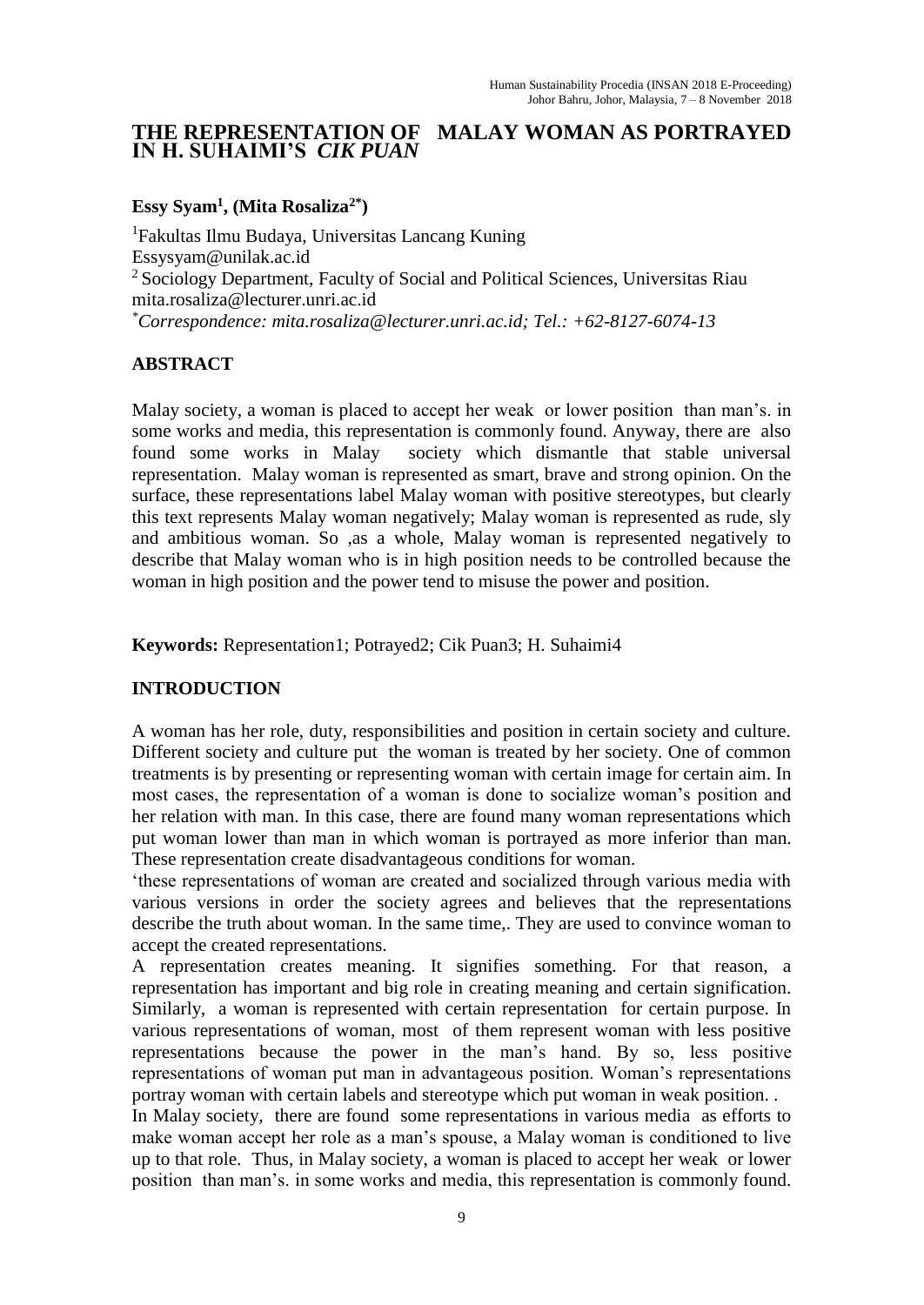Anyway, there are also found some works in Malay society which dismantle that stable universal representation.

Related to the idea discussed above, this writing highlights the representation of Malay woman as reflected in a literary work entitled *Cik Puan* written by Suhaimi.

#### **THEORETICAL FRAMEWORK**

#### **A. Representation**

Talking about representation will lead to talk about two inseparable points: representative the person, or the group who represents someone or something ) and the represented ( the person or group who is represented by other ).The basic concept of representation urges that "representation may be defined mostly as a relation between two persons, the representative and the represented or constituent, with the representative holding the authority to perform various actions that incorporate the agreement of the represented."( Gracia, p. 461 ). Thus, representative has the authority to present, depict or portray the represented from his/her own perception.

Furthermore, Stuart Hall defines representation as signifying meaning through language. He, then, urges that representation is " the production of meaning of concepts in our minds through language." ( Hall, 16-17)

In order the production of meaning in representation through language can work well, Hall offers three approaches: (1) Reflective approach which is also called mimetic approach which assumes that meaning is found in objects, humans, ideas or events in real world and language functions as reflection which reflects the real existed meaning. (2) Intentional approach stresses on the author or speaker who defines the meaning. (3) Constructionist approach believes that the social doer s who use the system or concept and culture are the ones who construct the meaning. This approach presents complex relation among the objects, concept and language. Different from semiotic approach which defines representation by stressing on how words function as sign in a language, meanwhile in culture, meaning depends on wider elements in the whole discourses, through various variant of texts which place representation as source of " the production of social knowledge," which relates with various social practices and questioning the power. Constructionist approach is parallel with the concept of representation urged by Foucault who argues that representation is " the production of knowledge through discourse." In this case, Foucault defines discourse as " group of statements which provide a language for talking about  $-$  a way of representing the language about- a particular topic at a particular historical language."

Furthermore, Foucault stresses on the importance of discourse in signifying meaning in which nothing exists out of discourse, because nothing is meaningful out of discourse... Foucault dose not deny the existence of physical objects, anyway, those objects are meaningful in discourses. By so, representation is a process in which the cultural doer uses language to signify something. Objects, things, humans do not mean in themselves, the society in the culture which signify them.

Thus, constructionist's statement supports Foucault's idea which argues that representation is the signifying meaning by involving the relation of three elements; (1) objects, humans, events, experience, (2) concept in the mind and (3) sign, structured in language which communicate the concepts.

Influenced by Foucault, the concept of representation is also expressed by Edward. W. Said in his book "Órientalism: Western Conception of the Orient." In this book, Said argues how the West assumes that the East can not represent itself, so it's the West's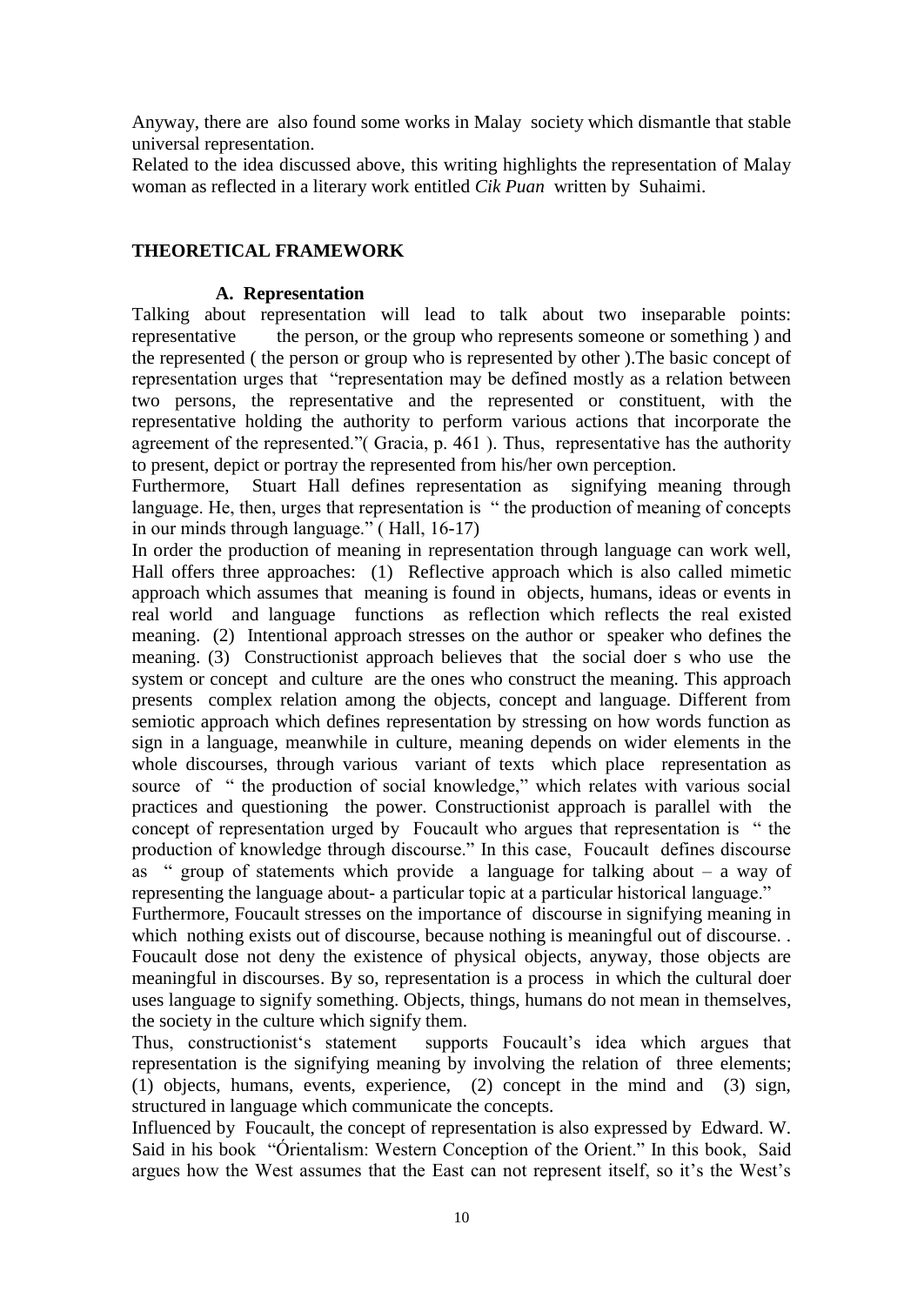duty to represent the East. The representation done by the West places the East as *the other* as the West's effort to control the east and to make the East lives up to the western created representation. By placing the East as the other, to be controlled, the West strengthens its superiority as the controller and in the same time strengthens the East's inferior position . in his argument, Said states that ," European culture gained its strength and identity by setting itself off against the Orient as a sort of surrogate and even underground self." ( Said: 3)

In the same time, representation also creates image or stereotype attached to the represented as an effort to label. This labeling aims to weaken the *represented* and strengthen the representative. In his writing, Edward Said emphasizes that ," Orientalism can also express the strength of the West and the Orient's weakness – as seen by the West."( Said: 45).from what Said has urged, it is seen that the West creates the stereotypes of the east and it also creates its own stereotypes, " The Orient is irrational, depraved ( fallen), childlike, "different," thus the European is rational, virtuous, mature, "normal." ( Said: 40) This stereotypes creates the East's identity as the result of the West's manipulation.

By knowing how big the role of creating stereotypes, a representation can be used as tool to discredit someone or a group. That's why representation is an important analysis because an image can be constructed and reconstructed through other representation.

## **B. Ideology**

When we discuss about representation, we can not avoid talking about ideology because a text which represents something may never without consequences( Storey: 5).it happens because " texts are said to take sides, consciously or unconsciously." That's why " all texts are ultimately political." So, it can be guaranteed that there is always an ideology which is hidden is a text because a text " a site on which ideological struggles are acted out." (Barry: 195)

There are some definitions of ideology mentioned by Storey. Firstly, ideology is defined as systematic ideas believed by a group of people for certain purpose. Secondly, ideology is masking, distortion, concealment in which this ideology creates false consciousness because this ideology hides the reality. As the result, the dominant groups do not see themselves as groups who dominate or oppress other and in the same time, the minority, subordinate groups do not realize to be dominated and oppressed because of those hidden reality. Thirdly, ideology is meant as ideological forms which shows how texts like (television, pop songs, novel, film, etc ) present certain image in viewing the world. Fourthly, ideology is not meant as ideas, instead as everyday practice. ( material practice). This definition stresses on everyday behaviors which can be caught through senses. This definition highlights certain habits and rituals which are powerful and binding society in social institution. Fifthly, the definition of ideology is presented by Roland Barthes which describes that ideology works in creating connotation. This connotation is creating secondary meaning through texts or practices produced by people. This connotation is what Barthes called "myth."

Through representation presented in a text, an ideology works unconsciously because ideology is hidden and integrated in a text so that it is not easy to identify. Ideology operates in disguised which is supported and agreed by the dominated ones and Antonio Gramsci calls this hegemony. This domination which works in disguised creates mask as false consciousness behind the representation which is presented in a text as the propaganda as media.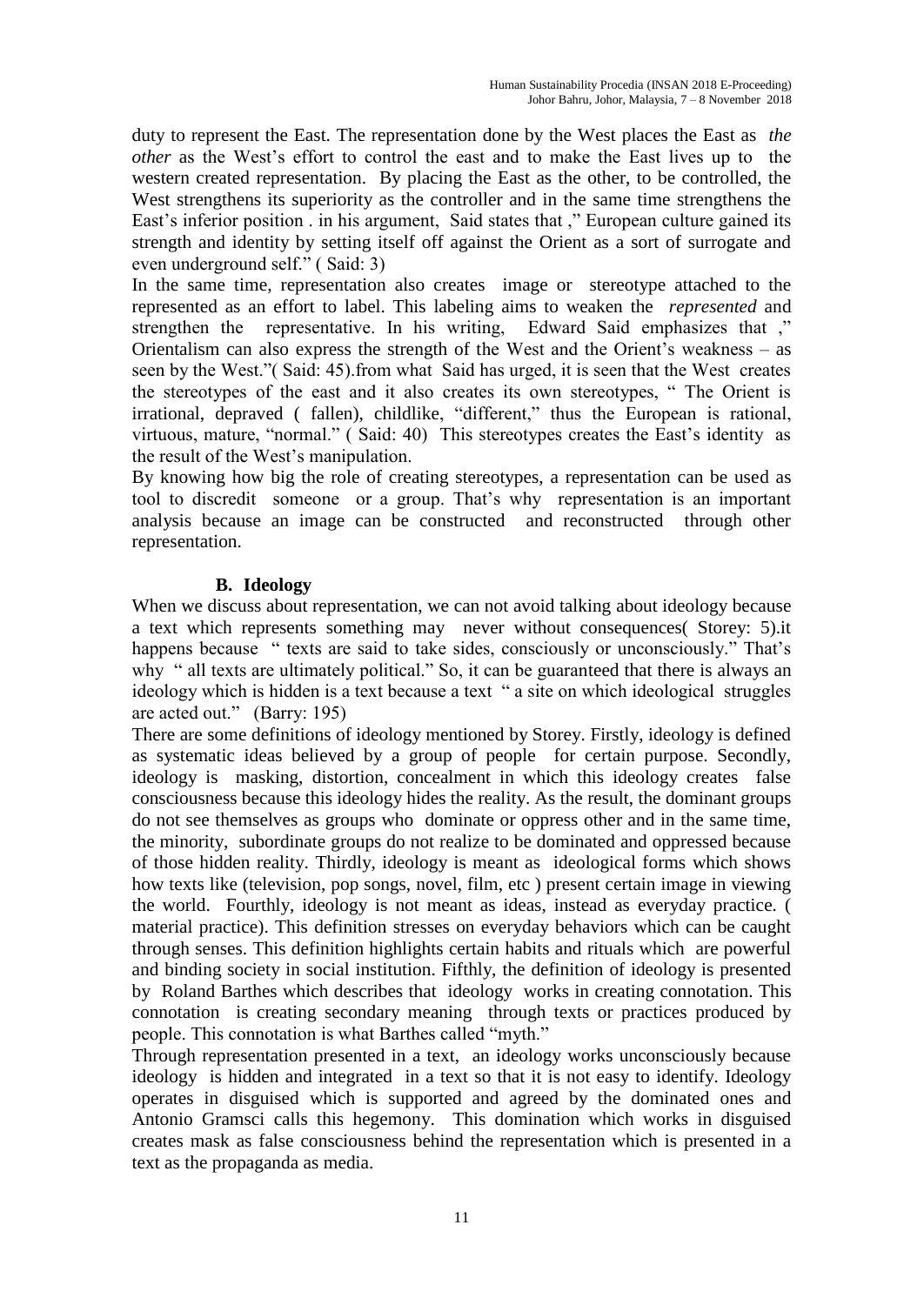#### **C. Feminism**

Feminism derives from Latin word *femina* which means "having quality of female"( Tuttle: 105 ) this term, is then, used for equal right movement to fight for women right. Feminism was inspired from the perception that there was something wrong in the way how the society treated women. That's why feminism analyzes the reason and dimension which caused oppression towards women, in the same time to get freedom for women. For some feminists, freedom means "social equality with men." (Tuttle: 105).

Feminists movement aims to increase women status parallel with men. One of the ways to be parallel is by feeing women from domestic bound. The earlier feminists faced many obstacles in because at that time, the society was tied with strong tradition and values which obligate women to keep purity, to be passive and submissive and happy to take care of the family.

Besides, feminist movement was continued in education, economy, politic which they finally succeeded in 1893.

The development was then signed by the appearance of some social and political organizations such as ASU ( Amalgated Shearers' Union),which aimed to create harmonious relation between employers and employees , WCTU ( Women's Christian Temperance Union) which fought the women exploitation. . WCTU, then, collaborated with *suffragists* which foughtwith women issues, legal assistance, access for employment and sexual problem.

Further development was seen when women had the right to ask for divorce, participated in war, involved in governmental institution and finally the existence of lesbian group which started to be popular in 1992.(Grimshaw: 151-279)

In 1970, an Australian feminist activist, , Germaine Greer published a book entitled *The Female Eunuch* which signed the beginning of second wave feminism .this book emphasized on sexuality and responsibility of every woman individually to refuse social condition constructed by men through patriarchal institution such as marriage, family. For more detail, this book suggested women to find their own sexuality so that they were able to refuse domination and oppression and to live with the way they chose.

The movement of second wave feminism gave deep impact in the whole life. One of the impacts is the appearance of feminist literary criticism. This critic questions texts to revise. This critic aims to dig, analyze and appreciate works written by women writers in the past besides to evaluate and reevaluate works written by men from women perspective and in the same time to look for sexist texts.

Moreover, feminist movement triggers the appearance of a slogan " personal is political" which views the dichotomy which separates public and domestic spheres as disadvantageous for women. By this dichotomy issues ( marriage/family) which are considered as private or personal and should be solved personal, is highlighted. Public sphere is identical with men with working world, politic, economy , while women are identical with domestic world are placed at home. By placing women in domestic world, women are not able to empower themselves and it may also lead to domestic violence. Here, it implies power relation known as sexual politic which shows n "power relation between sexes." ( Tuttle: 296). This is stated by Kate Millet when she wrote *Sexual Politic* where she argues that " when one group rules another, the relationship between the two is political."( Tuttle: 196).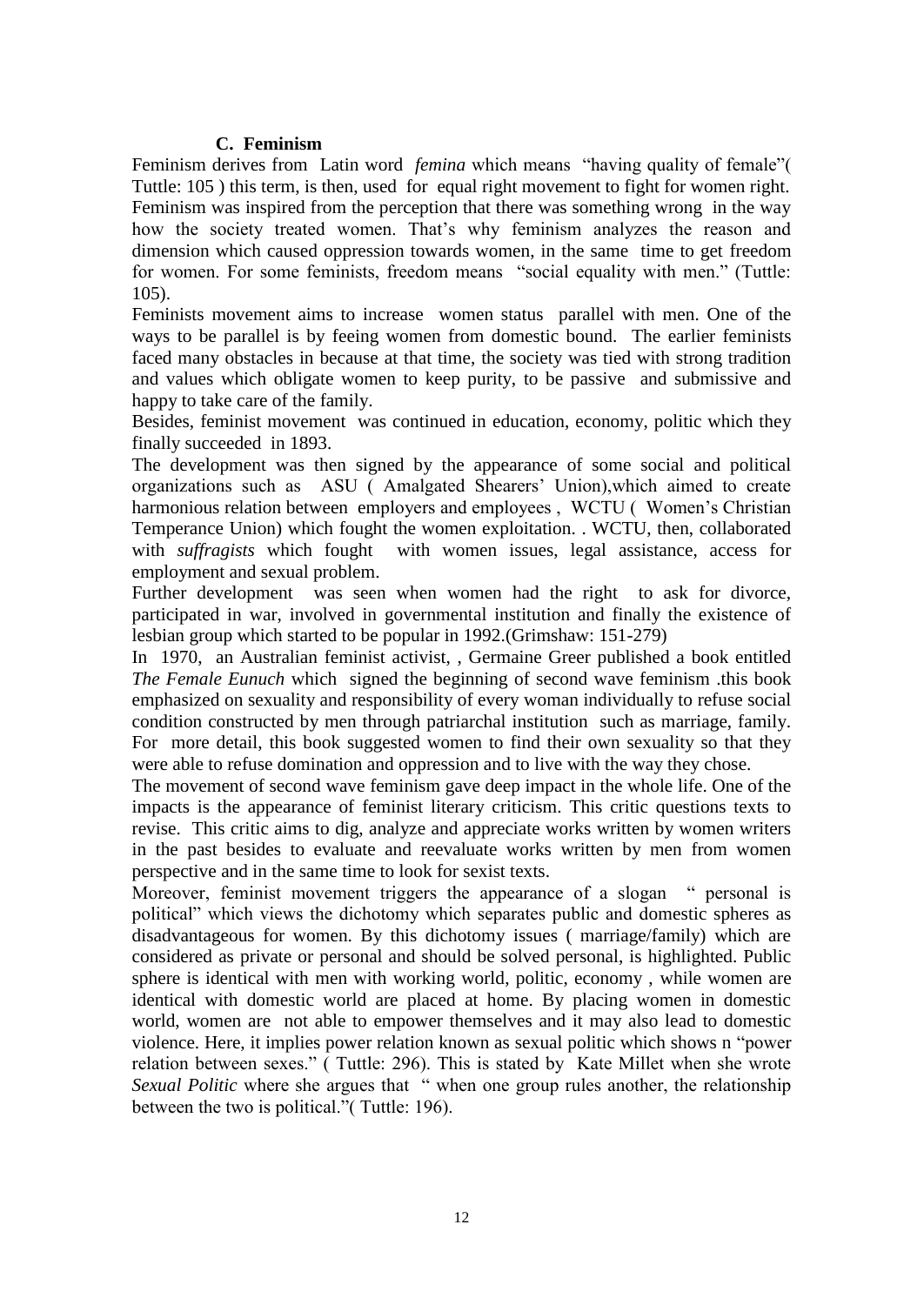## **METHOD**

#### A. Kind of Research

This writing describes woman representation reflected in a literary work entitled *Cik Puan.* Thus, this writing is a library research in which the data collected are taken from books, articles and other materials from library.

B. Source of Data

The source of the data is the chosen literary work entitled *Puan* written by Haji Suhaimi. Thus, the focus of this writing is the representation of woman. So, the main data are those dealing with ideas which describe how woman is represented in that literary work.

C. Data Analyzing Technique

This writing is a descriptive analysis which aims to describe the existed phenomena. That is the representation of Malay woman reflected in *Cik Puan*. Then, in concluding the result, the conclusion is drawn inductively in which the specific descriptions lead to general description abaout the representation of Malay woman.

#### **DISCUSSION**

#### A. Cik Puan

Cik Puan talks about a woman named Cik Puan who is the wife of the Sultan of Siak, who is brave and smart. As the wife of Sultan, she feels she has power to do what she wants. Her position as the wife of Sultan does not make her satisfied with the decision made by her husband. She feels her husband is too weak so she argues her husband and expresses her disagreement with his decision which she thinks is too considerate.

When the troop from Siak Kingdom was in battle facing the troop from Johor Kingdom. the troop from Siak lost in the battle. Cik Puan blamed the Sultan for his wrong decision which caused the defeat. She analyzed and found out that the Sultan gave time and oppurtunity to Johor troop to prepare the strength because the Sultan didn't want to attack the enemy when the enemy was weak. For the Sultan, attacking the not ready enemy was not commendable. The sultan explained that to Cik Puan when they were discussing about it.

Sultan : Ini kita lakukan karena kita tidak mau kejayaan kita dibantah seseorang, apalagi terhadap seorang nelayan yang mengaku panglima Apuk, panglima Sultan Johor yang perkasa. Kita harus menang dengan cara jantan agar musuh berlutut dan tidak dapat berkata apa-apa. Itulah sebabnya Apuk kanda susuh kembali ke Johor menyusuan kekuatan kembali. Cuma nasib lagi sial, ketika itu kita kalah. ( Suhaimi: 125)

Cik Puan could not accept that decision as well as the lost. So she suggested Sultan to initiate the battle again, but the Sultan refused the idea.. Since her ideas was, Cik Puan decided to kick away the people who supported Sultan. She appointed Daeng Peringgi as her assistant to run her plan. Cik Puan ordered Daeng Peringgi to kill Laksamana because Laksamana always supported Sultan's decision. Daeng Peringgi agreed to do so. Cik Puan made Daeng Peringgi's kris powerful by spelling on it.

Cik Puan,then,went to see Laksamana ordered him to collect taxes. Cik Puan lied to him and told him that Sultan instructed it. Laksamana felt wonder because he knew that Sultan would never collect taxes from the people becsuse Sultan didn't want to burden his people. With that consideration, Laksamana disobeyed, but Cik Puan convinced him that Sultan's order should be conducted. If Laksamana disobeyed ihe was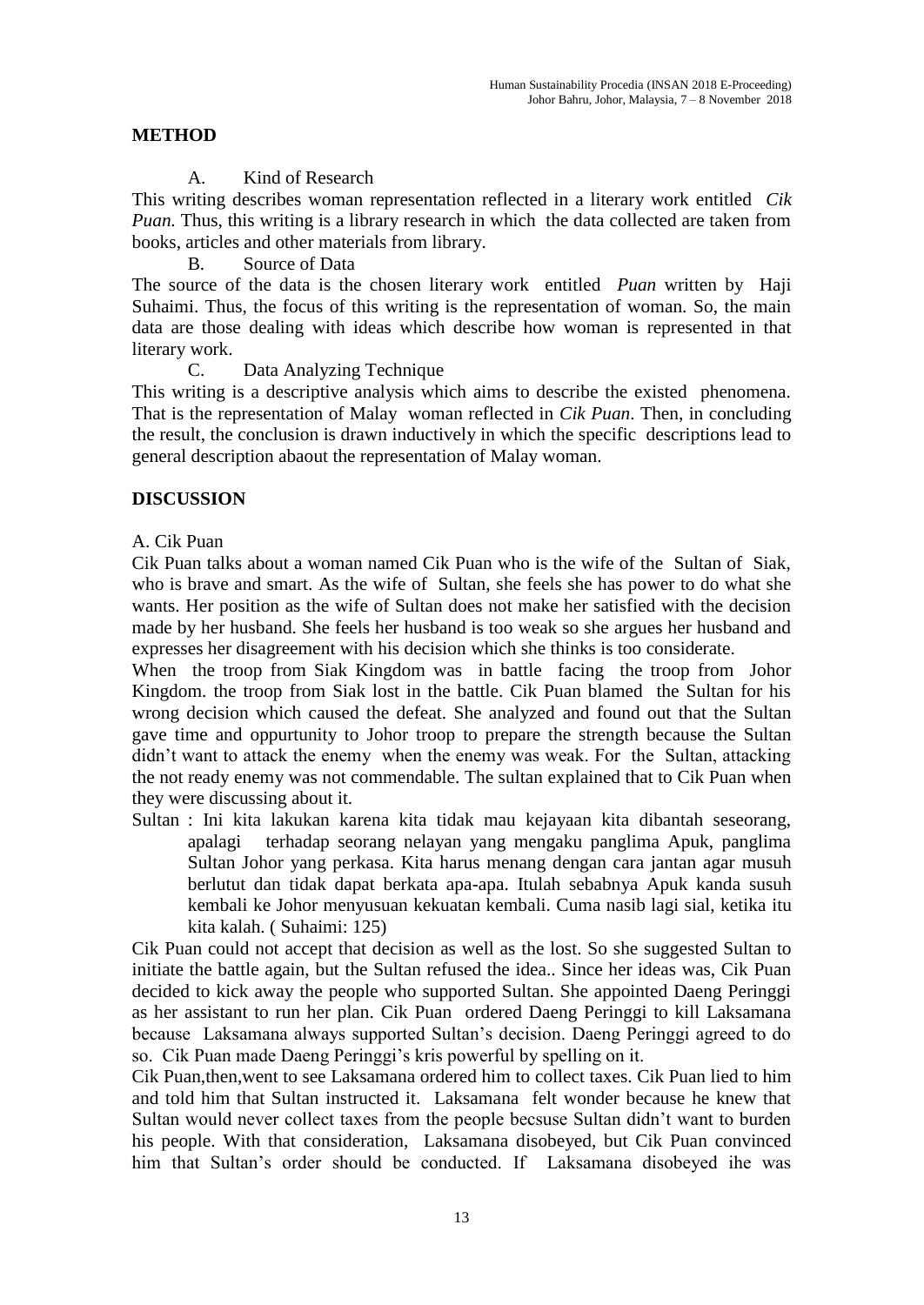considered disobedient to the Sultan and would be punished. Laksamana was determined, he was ready when the Sultan's troop would attack him. Anyway, he was doubtful that the Sultan ordered that. So, Laksamana gathered his troop in Bukit Batu, ready to face the attack.

Suddenly Daeng Peringgi came to attack Laksamana. He was so eager to kill him. From what Daeng Peringgi was saying, Laksamana understood that Cik Puan was the evil mastermind. When Laksamana and Daeng Peringgi were attacking each other, suddenly, Mas Ayu, Laksamana's sister came in. Daeng Peringgi, who was crazy about her, stopped the fighting after succeeding hurting i Laksamana. Daeng Peringgi approached Mas Ayuand seduced her. When Daeng Peringgi was off guard, Mas Ayu stabbed him and made him injured. Being injured, he was still able to see Cik Puan and discussed their next plan.

Meanwhile, Laksamana was assisted by the Sultan who came with the troop to Bukit Batu. The assistance from Siak made Cik Puan and Daeng Peringgi in difficult situation. . Laksamana came followed by the Sultan. Just after he was alble to overcome Daeng Peringgi, Sultan ordered to arrest Cik Puan when Daeng Peringgi was dying because of his severe injury.

B. The Representation of Woman in *Cik Puan*

Cik Puan was eager to attack Johon to avenge the defeat of Siak in the battle. Her desire made her argue the Sultan. She tried to convince the Sultan to agree with her idea to attack Johor. With convincing argument, diplomatically, she expressed strong argument why they had to attack Johor.

| Cik Puan | : Dialah punca semuanya ini. Sebulan kita telah kembali dari<br>Johor. Tapi semuanya tidak dapat dilupakan. Kita kembali |
|----------|--------------------------------------------------------------------------------------------------------------------------|
|          | dengan nama yang cemar. Sebagai ayam sabung yang kalah di<br>tengah gelanggang.                                          |

- Sultan : Kenapa itu yang menjadi fikiran?
- Cik Puan : Bagaimana tidak menjadi fikiran. Bukankah kekalahan itu salah kita sediri?
- Sultan : Kalah menang itu biasa,
- Cik Puan : Tapi bukan untuk kita
- Sultan : Mengapa begitu ?
- Cik Puan : Karena kita telah memberi waktu kepada musuh, memberi waktu kepada musuh sama dengan memberi pedang untuk memenggal leher kita.
- Sultan : Ini kita lakukan karena kita tidak mau kejayaan kita dibantah seseorang, apalagi terhadap seorang nelayan yang mengaku panglima Apuk, panglima Sultan Johor yang perkasa. Kita harus menang dengan cara jantan agar musuh berlutut dan tidak dapat berkata apa-apa. Itulah sebabnya Apuk kanda susuh kembali ke Johor menyusuan kekuatan kembali. Cuma nasib lagi sial, ketika itu kita kalah.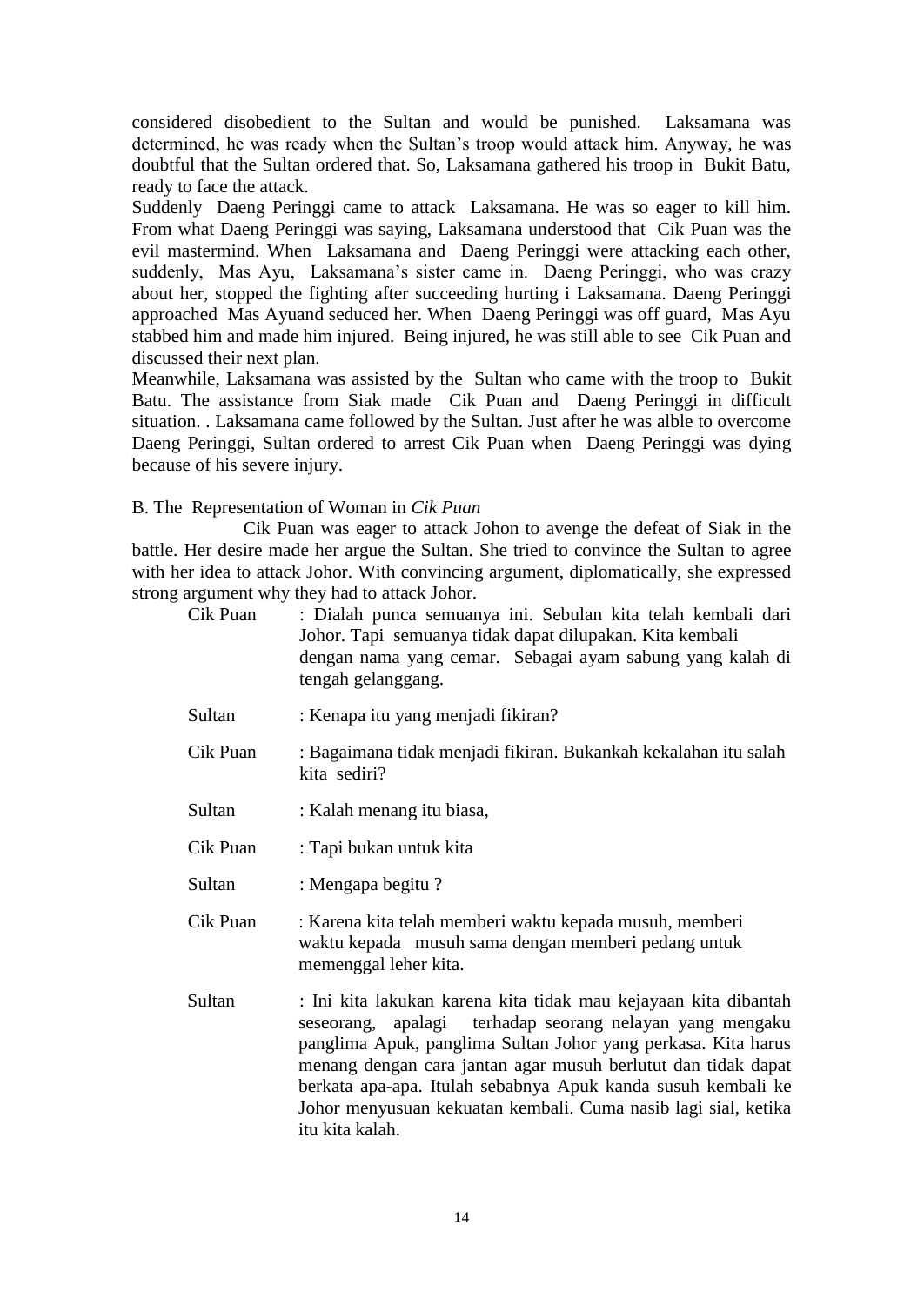- Cik Puan : Kekalahan itu sangat memalukan. Kita kalah melawan sisa-sisa laskar yang telah kita tawan. Ayam kalah negeri tergadai.
- Sultan : lalu apa yang mesti kita buat?
- Cik Puan : Inilah yang dinda runsingkan. Dinda yang berambut panjang ini sangat aib menerima kekalahan itu, apalagi kanda seorang Sultan. Punya daerah sejauh mata memandang. Punya laksamana hnadal terbilang. Tentu saja peristiwa itu sangat memalukan kanda.
- Sultan : Maksud dinda kita berperang lagi, menumpahkan darah ke bumi lagi? Menambah lagi bilangan janda? Memperbanyak lagi yatim piatu? ( Suhaimi, tt: 124-125)

From what he said, Sultan refused Cik Puan's idea to fight again. But this didn't make n Cik Puan give up, she kept arguing with more and more convincing argument to make Sultan agree with her idea.

Cik Puan : Jika kanda tak serta, biarlah dinda seorang saja. Mungkin Yang Maha Kuasa memberikan perasaan malu itu hanya pada dinda. Aib itu telah begitu merasuk jiwa dinda, kadang kala ia mengaca dari muka, mengejek dari belakang, telah begitu mebakar letupletup hati ini. kemanakah perginya marwah kanda sebagai raja perkasa? Dinda tak sanggup melihat semua ini. dinda akan memakai celana dan memotong rambut. ( Suhaimi, tt: 126)

Convincingly, Cik Puan explained in detail the reason why they had to attack Johor. By using pride and dignity as the motives of the attack, she argued that Siak Kingdon should uphold their self esteem in order Siak Sri Indrapura would be respected and appreciated by other kingdom.

From the way how she explained her idea, cik Puan is represented as diplomatic and argumentative woman. Diplomatically, she exolained why Siak should attack Johor and argumentatively she convinces the motive behind the attack.

When she realized her idea was not accepted by Sultan, Cik Puan didn't stop. She was a woman with strong establishment, so, Sultan's refusal didn't stop her. If Sultan didn't want to fight, she would fight. She expressed that assertively to Sultan. The Sultan knew she was hardheaded, so he could not do anything to make her forget about the battle. Sultan knew nothing would stop her steps. This scene shows the image of n Cik Puan as a brave woman with her strong opinion.

Cik Puan asked Daeng Peringgito work with her to make her plan work well. She asked him to assist her to realize her plan. The first step they did was to kill Laksamana because Laksamana was the one who always supported Sultan's decision. Cik Puan ordered Daeng Peringgi to kill Laksamana. At first, Daeng Peringgi felt worried because if he did that it would mean that he was against the Sultan. His worry made Cik Puan angry. Rudely, she scolded him

Cik Puan : (marah! Daeng Peringgi didepaknya, lalu jatuh) Bodoh, selama ini apa yang kau dapat. Hanya kasihan beta. Suatu pekerjaan memang minta rintangan. Tapi jika ini berhasil Daeng kujadikan Laksemana.( Suhaimi, tt: 127).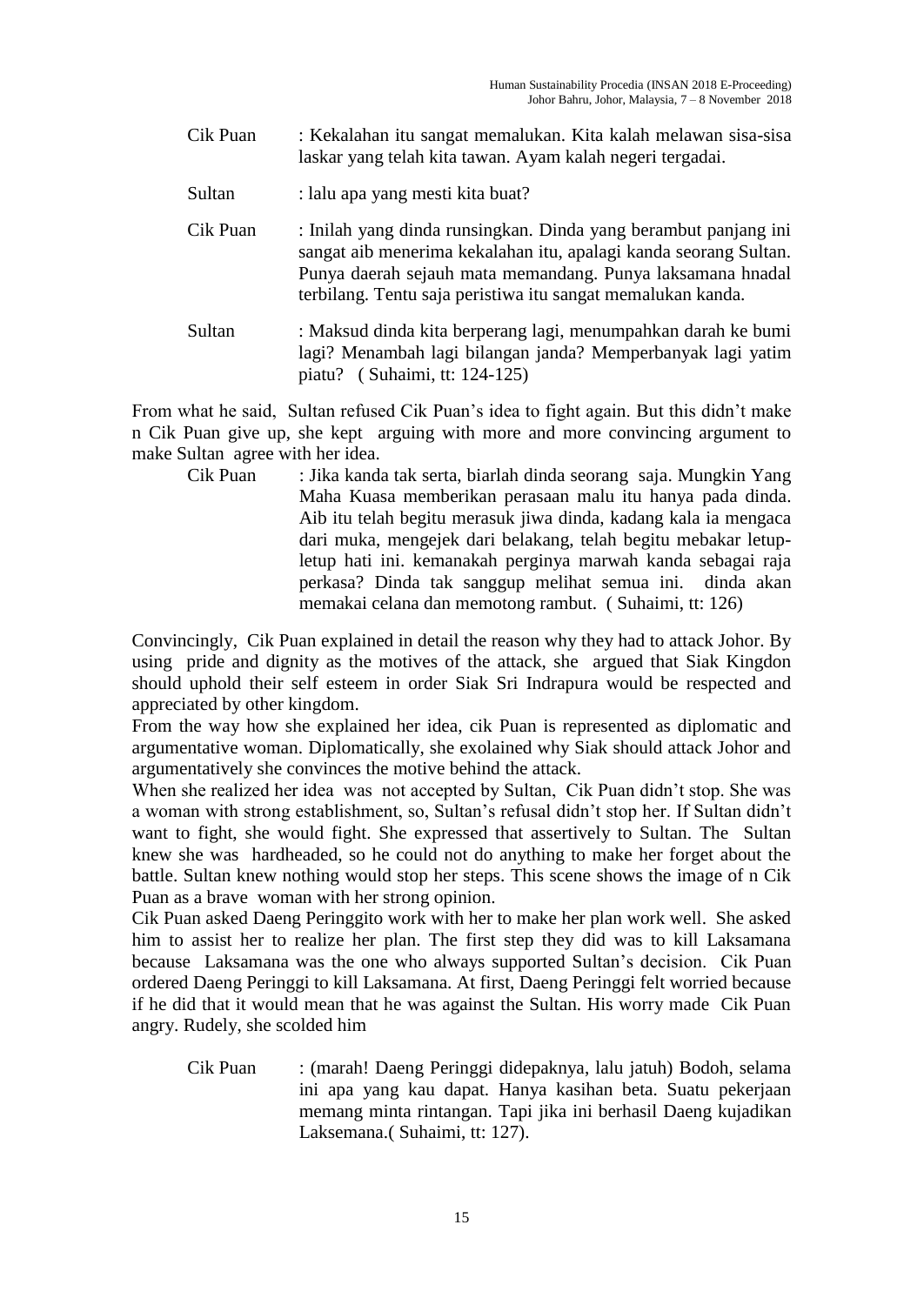To reach her goal, Cik Puan made use of the name of Sultan to press Laksemana. Convincingly, she told Laksamana that Sultan ordered to collect taxes. This deed represents Cik Puan as sly person who made use of Sultan to get what she wanted.

Cik Puan : ( memandang ke kanan dan ke kiri ) Pertama, Laksemana harus Member upeti. Kedua, besok pagi Kota berjalan agar diantarkan ke Siak Sri Indrapura.

Datuk Laksemana: ( Heran) Upeti ? kenapa beta mesti mengantar upet

Memberi upeti berarti menambah beban rakyat. Kehidupan rakyat sangat sengsara. Dagangan dengan Melaka telah terputus. Melaka dalam kepunganmPortugis. Rakyat tak berani membawa

perniagaan ke sana. Cukai Pancung alas yang beta kumpulkan, tiga suku hamba pergunakan untuk pembangunan. Dari mana hamba mesti memberi upeti. Peri Menghantar kota berjalan sedang hamba fikirkan.

Cik Puan : Apa......? Laksemana menolak titah? Dimanakah taat setia Datuk Kepada Sultan. Bukankah datuk sewaktu dilantik menjadi Laksemana mengucapkan ikrar setia? Apakah laksemana ragu kepada beta? ( Suhaimit: 129-130)

Her slyness is also seen when she made use of t Daeng Peringgi. She didn't she didn't foul her own hands, instead she made use of daeng Peringgi as the scapegoat when the plan failed. That was what happened, it turned out that Sultan found Daeng Peringgi guilty. Before he was punished, he died because of the injury. When Cik Puanfound out that her plan failed, she ordered Daeng peringgito leave. Before he left, he was blocked by the troop from Siak which came to Bukit Batu with Sultan. When he was arrested, Daeng Peringgi revealed Cik Puan's slyness and told that Cik Puan was the evil mastermind.

From her deed, Cik Puan is also represented as a smart woman. Her smartness is seen from the way she set the strategy to run her idea. Firstly, she used Sultan to create negative image of Laksemana. In the same time, she ordred Daeng Peringgi to kill Laksemana. This strategy was well thought. If Daeng Peringgi succeeded killing Laksemana, Laksemana's negative image would create negative perception. Thus, Sultan and the people would view him as disobedient to his Sultan. So, hhis death would be considered as the consequence of his misdeed. Eventhough Cik Puan failed to run her plan, but from the way she arranges the strategy, it shows that she is a smart woman.

So, Cik Puan is represented both positively and negatively. Positive representation is seen from the way the text presents her as bravem smart, argumentative and strong opinion woman.anyway, in the same time, the text also portrays her as rude and sly woman.Interestingly though, her positive representations do not put her as good woman because the positive qualities she has are used for negative intention and bad goal. So, Cik Puan is labeled with negative label because the positive qualities do not give benefit both to herself and to others.

The representation of Malay woman represented from this text can be signified an effort to make the people who this representation is adressed to agree with the representation created.

Cik Puan is a woman in high position. In her position as Sultan's wife, she misused her power and position to get her ambition.In one side, Cik Puan is represented as brave, assertive and strong opinion woman.These representations can be signified positively and also negatively. Her bravery, aseertiveness, strong opinion are used for bad goal.